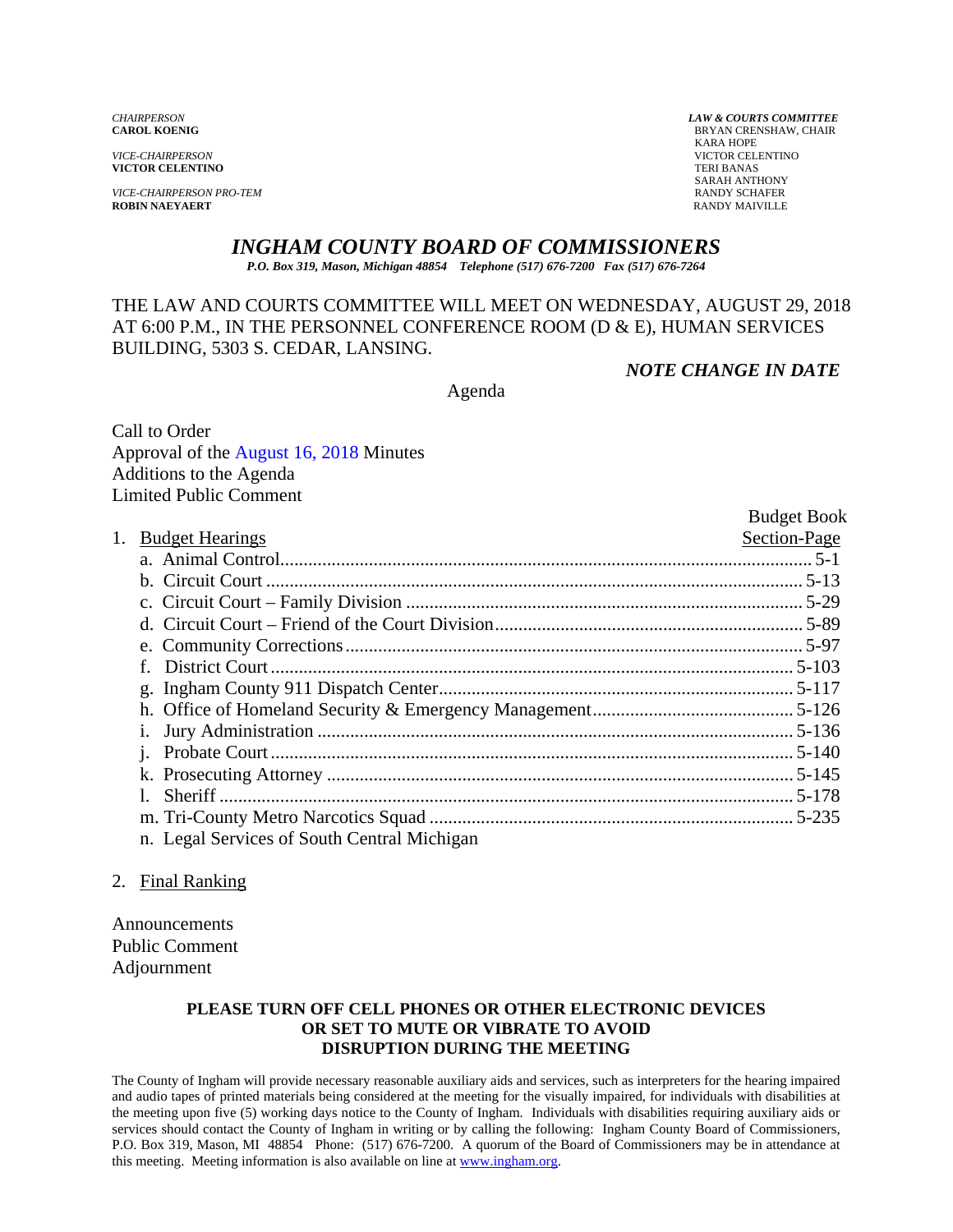## LAW & COURTS COMMITTEE August 16, 2018 Draft Minutes

<span id="page-1-0"></span>

| <b>Members Present:</b> | Crenshaw, Anthony (left at 6:23 p.m.), Celentino, Schafer, and Maiville                                                                                                                 |
|-------------------------|-----------------------------------------------------------------------------------------------------------------------------------------------------------------------------------------|
| Members Absent:         | Banas and Hope                                                                                                                                                                          |
| <b>Others Present:</b>  | Chairperson Koenig, Judge Thomas Boyd, Shauna Dunnings, Rick Terrill,<br>Brian Fisher, Jyl Alward, Tina Walton, Connie Kapugia, Rick Flynn, Teri<br>Morton, Lindsey LaForte, and others |

The meeting was called to order by Chairperson Crenshaw at 6:00 p.m. in Personnel Conference Room A of the Human Services Building, 5303 S. Cedar Street, Lansing, Michigan.

## Approval of the July 12, 2018 Minutes

MOVED BY COMM. MAIVILLE SUPPORTED BY COMM. SCHAFER, TO APPROVE THE MINUTES OF THE JULY 12, 2018 LAW AND COURTS COMMITTEE MEETING.

# CHAIRPERSON CRENSHAW MOVED WITHOUT OBJECTION THE MINUTES ARE AMENDED AS FOLLOWS:

Christy Lawrence, Save the Lansing Pitbulls **Advocates for Reform at the Ingham County Animal Shelter**, stated that there were serious issues with the ICAC at various times. She further stated that in 2014, the Ingham County Controller stated that an ad hoc committee was to be formed to address some of the issue; however, it was never formed. She further stated that there was a history of Ms. Burns having very similar issues in Livingston County.

## THE MOTION TO APPROVE THE MINUTES, AS AMENDED, CARRIED UNANIMOUSLY. Absent: Commissioners Banas and Hope.

## Additions to the Agenda

Removed from the Agenda –

- 3. Animal Control
	- b. Resolution to Discontinue Whisker Wednesdays and Replace Them with Other Adoption Promotions
	- c. Resolution to Change the Hours of Operation of the Ingham County Animal Control Shelter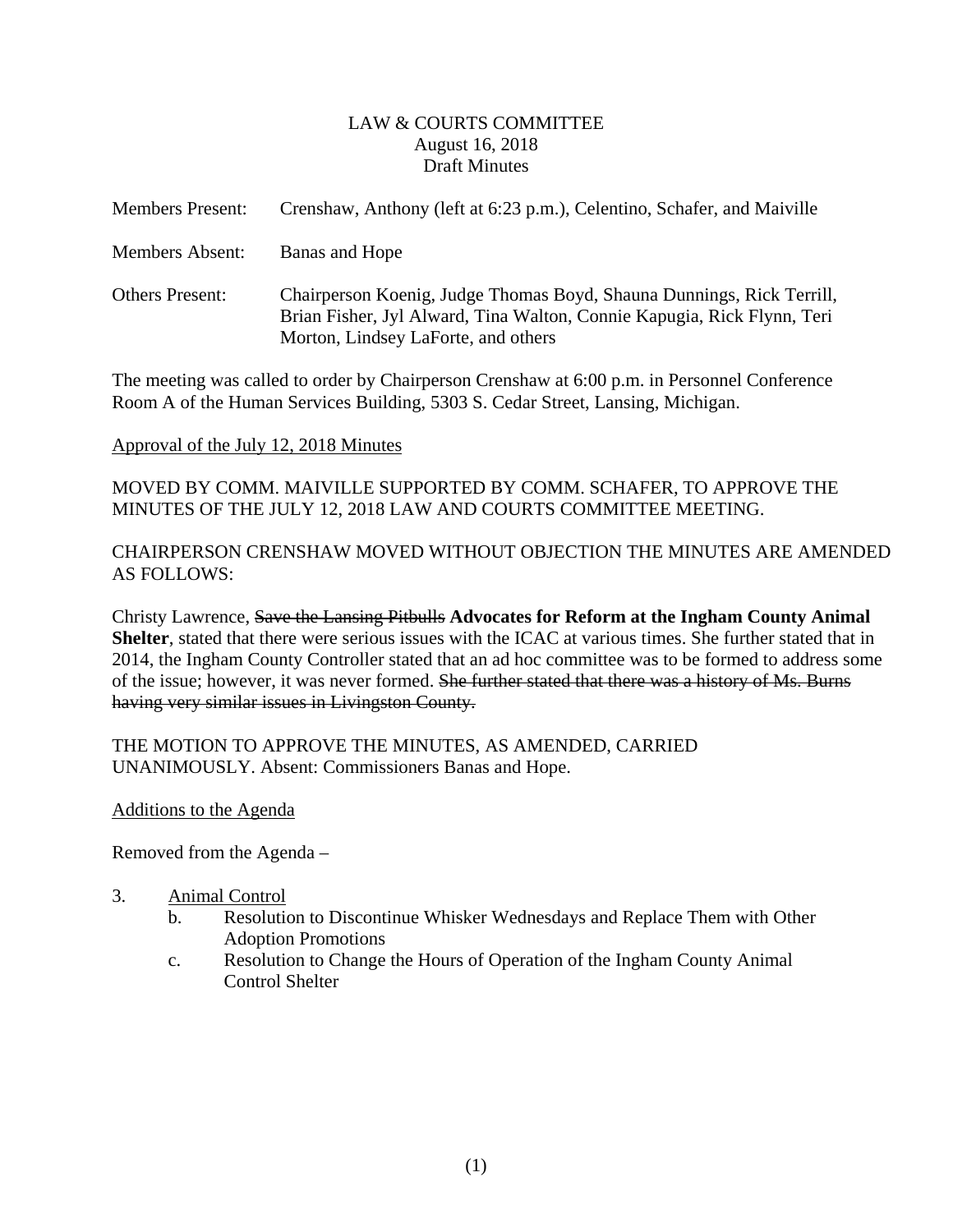## Limited Public Comment

Tom Krug, Capitol City Labor Program (CCLP) Executive Director, stated that he was before the Committee to discuss the Ingham County Animal Control (ICAC) and the 9-1-1 Center. He further stated that as the County moved forward looking for a new ICAC Director they should seek a people person.

Mr. Krug stated that there had been a history of the ICAC being a difficult work environment and they needed a strong manager who was a people person to provide leadership. He further stated that many of the employees did not feel that anyone cared for them.

Mr. Krug stated that when thinking about changing the shelter hours, the Committee should keep in mind that changing shifts affected those who worked there and that these people had a life outside of work. He further stated that he would encourage the Committee to listen to employee input.

Mr. Krug stated that in regard to the email the Committee members had received from the CCLP Local President, he wanted to make the Committee aware that the 9-1-1 Center had half of the number of dispatchers that they should have. He further stated that this was a very stressful job.

Mr. Krug stated that they had begun a conversation about recruitment nearly a year ago and he encouraged the Committee to push that along.

Connie Kapugia, concerned citizen, stated that the information given to the Committee concerning the ICAC shelter hours was considered poor data. She further stated that the data took into account the average of the adoptions over every Sunday, even though the shelter had not been open for some of those days.

Ms. Kapugia stated that there were some days that the statistics were not accurate. She further stated that Whisker Wednesdays should not be changed at this time.

Ms. Kapugia stated that adoptions were the highest on Wednesdays because of this program. She further stated that the shelter needed to keep consistent hours.

Ms. Kapugia stated that at this time the County should leave everything alone at ICAC and let the dust settle. She further stated that the community was cautious and leery at this time.

Ms. Kapugia stated that they should let the new leadership come in and make changes after that time.

Jyl Alward, concerned citizen, stated that former ICAC Deputy Director Ann Burns should have been fired and not allowed to retire. She further stated that ICAC Veterinarian Dr. Karen, Worthington should be fired.

Ms. Alward stated that anyone who had seen the Dreamvil video and read the complaints and reports concerning the ICAC knew that Dr. Worthington was at fault. She further stated that not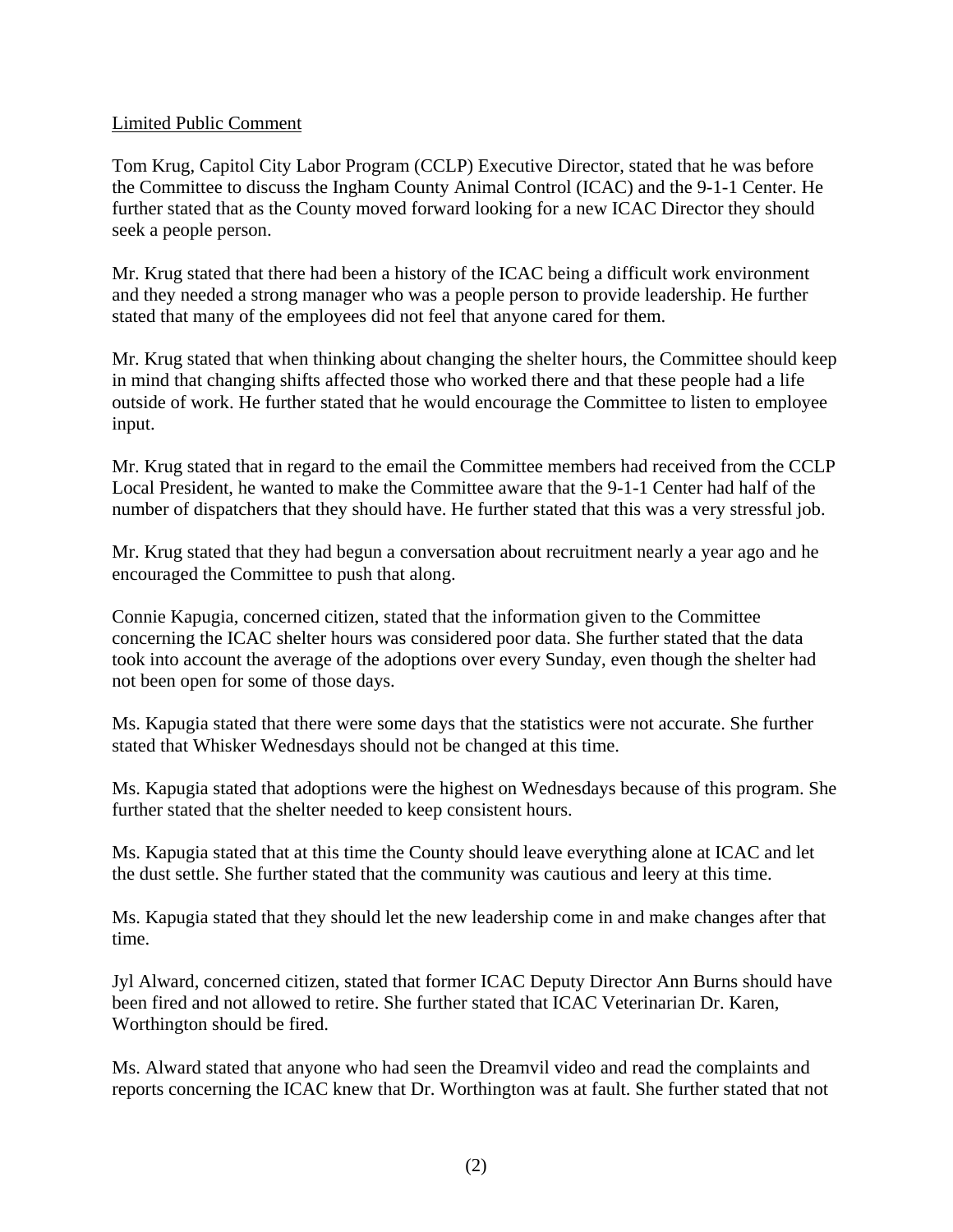telling the Board of Commissioners about this situation for over two months and providing a poor report left her wondering how the Controller could be in the position of supervising ICAC.

Tina Walton, ICAC volunteer, stated that she was at the recent Board Leadership meeting and Sheriff Scott Wriggelsworth stated that they would walk the wards twice a day. She further stated that she had never had seen Dr. Worthington do that before.

Ms. Walton stated that animals should not be allowed to die and she was a fierce advocate. She further stated that the ICAC had a hotline to report animal cruelty and abuse.

Ms. Walton stated that Dr. Worthington's actions were equal to those reported on the hotline. She further stated that the number of cats euthanized because of feline leukemia was enormous and there was no reason for it because there were places for those cats to go such as cat sanctuaries.

Ms. Walton stated that under current practices, ICAC was a kill shelter. She further stated that the Board of Commissioners should step up and do the right thing.

Ms. Walton stated that Ms. Burns was a coward. She further stated that there had been three ICAC employees under the microscope and only one of them came to the meetings to face the criticism.

Ms. Walton stated that all of these meetings and discussions had been a waste of time if Dr. Worthington was still at ICAC. She further stated that Dreamvil, Jonah, Skully, Simba and others needed justice.

Ms. Walton stated that those guilty of cruelty to animals at ICAC needed to be prosecuted the same as any others. She further stated that if she had treated those dogs the same way ICAC did, she would be in jail or she would have been fined heavily and placed on a do not adopt list.

Ms. Walton read a passage about animals giving all the love they had.

# MOVED BY COMM. MAIVILLE, SUPPORTED BY COMM. ANTHONY, TO APPROVE A CONSENT AGENDA CONSISTING OF THE FOLLOWING ITEMS:

- 2. Sheriff's Office
	- a. Resolution to Continue Patrol Car Video Storage Software Support from L3 Mobile-Vision, Inc.
	- b. Resolution to Approve Purchase of Training from Policeone.com Academy
	- c. Resolution to Authorize the Renewal of a Contract with the Michigan Department of Corrections to Rent up to 50 Beds to the Michigan Department of Corrections
- 3. Animal Control
	- a. Resolution to Address Interim Needs of the Ingham County Animal Control and Shelter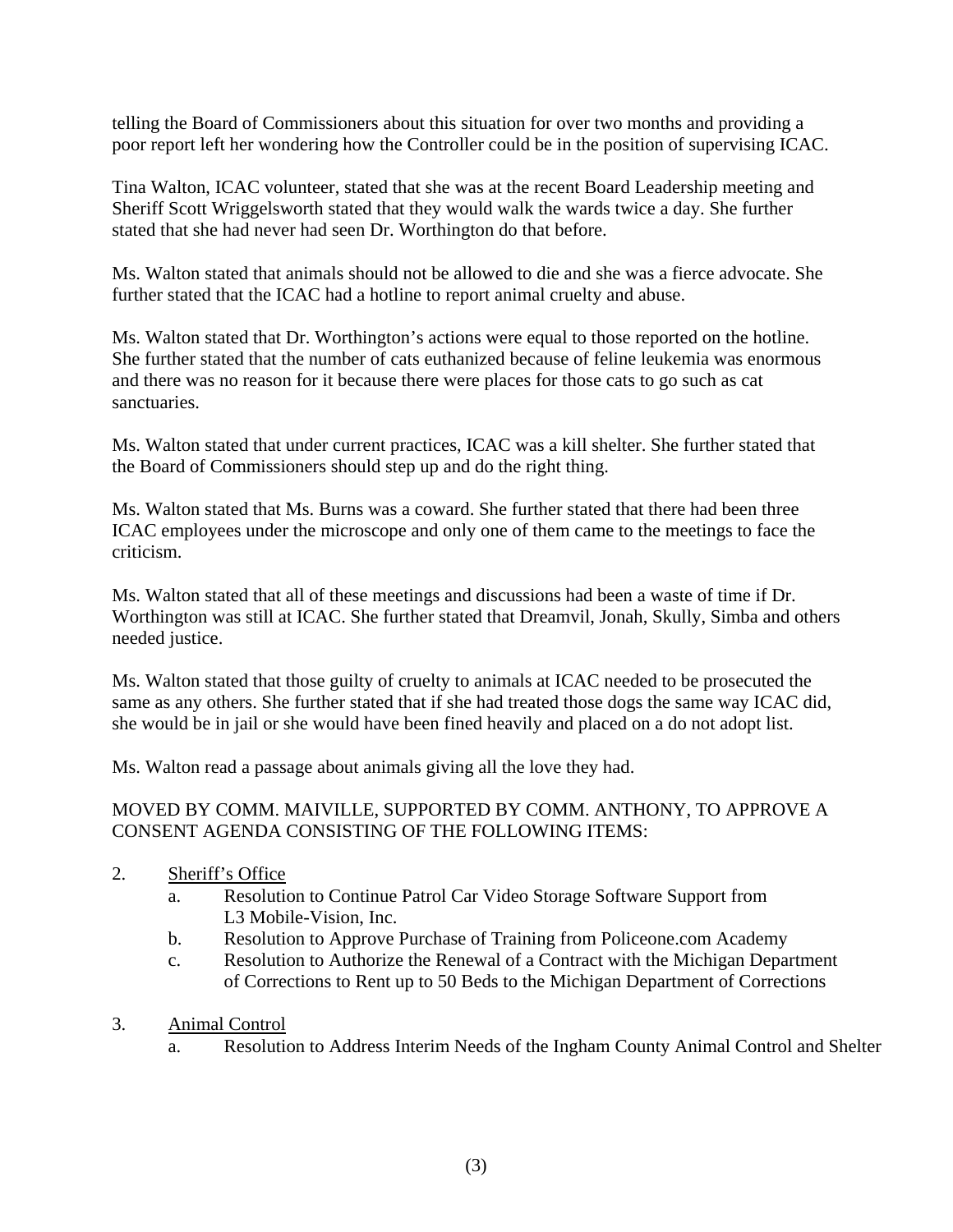- 4. Facilities Resolution to Authorize an Agreement to Furnish and Install a New Detention Control Panel in the Ingham County Jail
- 5. 9-1-1 Dispatch Center
	- a. Resolution Authorizing Language Interpretation Services Contract for the 9-1-1 Center
	- b. Resolution Authorizing Replacement of the Training Room Consoles for the 9-1-1 Center
- 6. Indigent Defense Collaborative Committee
	- a. Resolution Creating a Chief Public Defender Position

THE MOTION CARRIED UNANIMOUSLY. Absent: Commissioners Banas and Hope.

THE MOTION TO APPROVE THE ITEMS ON THE CONSENT AGENDA CARRIED UNANIMOUSLY. Absent: Commissioners Banas and Hope.

7. Board of Commissioners – Resolution to Adopt an Ordinance Amending the Ingham County Animal Control Ordinance to Transfer the Supervisory Authority Over the Animal Control Director to the County Controller/Administrator

Chairperson Crenshaw asked Teri Morton, Deputy Controller, for an update about this issue.

Ms. Morton stated she had spoken with the County Attorney concerning the ICAC ordinance. She further stated that the 2013 resolution giving the Controller the authority to supervise the ICAC director had already been adopted, the only reason why the updated ordinance was not in place was that it was not published.

Ms. Morton stated that in order for the 2013 ordinance to take effect, it could simply be published. She further stated that if the Board of Commissioners wanted to take away the changes to the ordinance they should rescind the 2013 resolution.

Ms. Morton stated that if the Board of Commissioners would like to make further changes then they may amend the ordinance. She further stated that there was a 2006 amendment to the ordinance which had given the day-to-day supervision of the ICAC operations to the Controller; however, the Controller did not have the ability to fire the ICAC Director.

Ms. Morton stated that she would like to hear from the Committee as to how they would like to proceed with this.

Commissioner Maiville that that he would like clarification of what the current ordinance said. He asked if the Controller had the supervision of the day-to-day ICAC operations without the ability to fire the Director.

Ms. Morton stated that was correct. She further stated that the amendment to the ordinance in 2006 was properly published.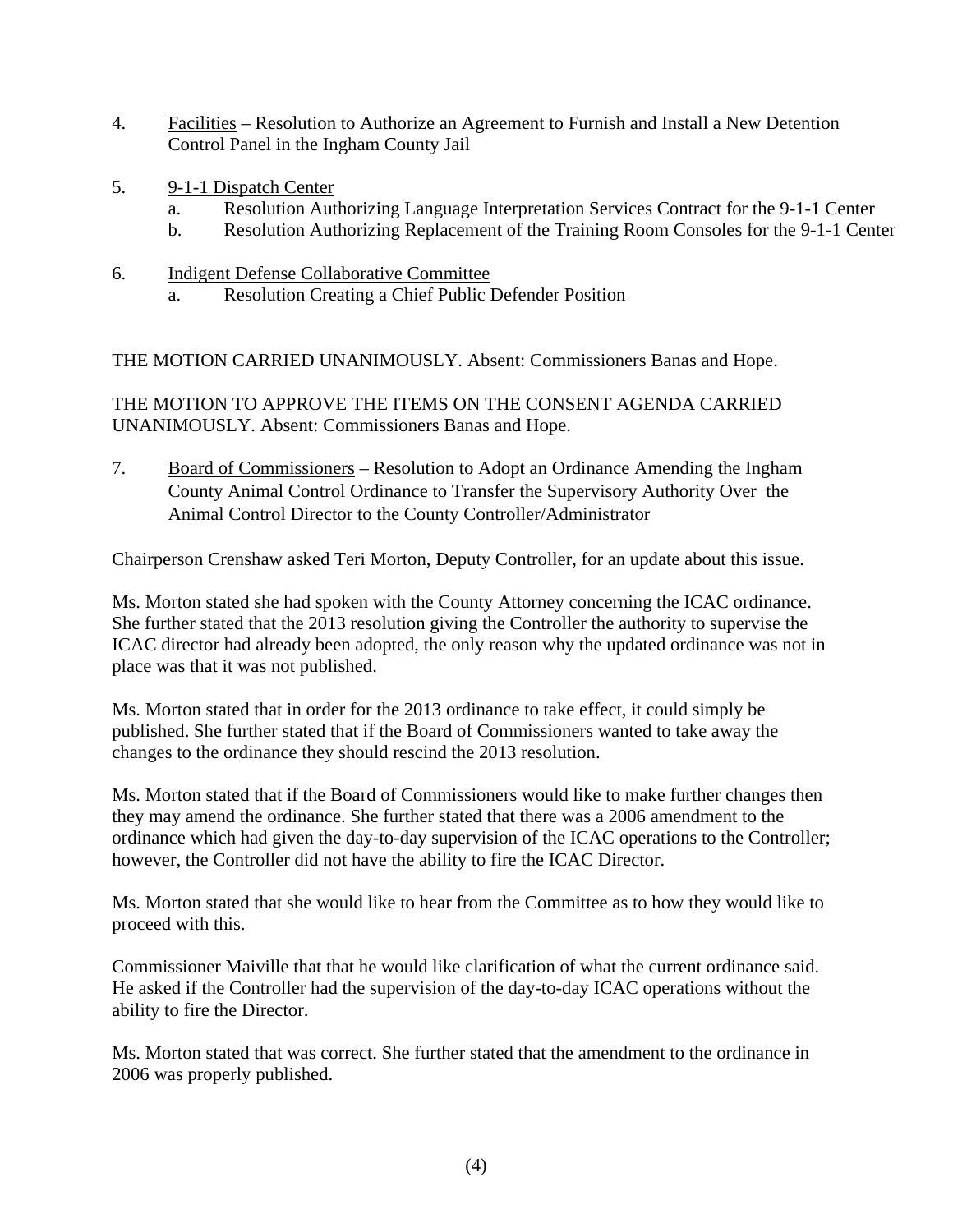Commissioner Maiville stated that with all that was going on at ICAC, he did not want to make any changes and was leaning toward tabling the item.

Commissioner Anthony stated that she understood the spirit of earlier conversations were that the Controller should have supervision of the ICAC including the ability to terminate the Director. She further stated that she would like to publish the 2013 resolution in order to complete the process of amending the ordinance.

Ms. Morton stated that the resolution which was not published, may need some further changes. She further stated that the 2013 resolution only amended one section of the resolution and another section still allowed the Board of Commissioners to have a supervisory role over the ICAC.

Commissioner Celentino asked for clarification what changes had been made by the 2013 resolution.

Ms. Morton stated that the 2013 resolution amended Section 1 of the ordinance, but not Section 7. She further stated that it was the opinion of the County Attorney that both sections should be amended to properly transfer the supervision of the ICAC Director to the Controller.

Chairperson Crenshaw stated that with this new information, it seemed that there was more to consider and they should wait to move forward.

Commissioner Celentino stated that the Committee members had made good points, along with the speakers tonight, about the need for stability at the ICAC. He further stated that he agreed that they needed to let the dust settle on this this issue before starting to come to some closure.

MOVED BY COMM. CELENTINO, SUPPORTED BY COMM. ANTHONY, TO TABLE THE RESOLUTION.

THE MOTION CARRIED UNANIMOUSLY. Absent: Commissioner Banas and Hope.

Discussion.

Ms. Morton stated that she would wait to hear from the Committee as to when this matter should come back to Committee.

Commissioner Celentino stated more information was needed.

# **Commissioner Anthony asked that the Board of Commissioners be provided with a synopsis of what had happened with this ordinance and what the options were moving forward. She further stated that was something that did not need to wait.**

Chairperson Crenshaw stated that he would let the Controller's Office know when they would like to take this issue up again but he did not see that happening before October.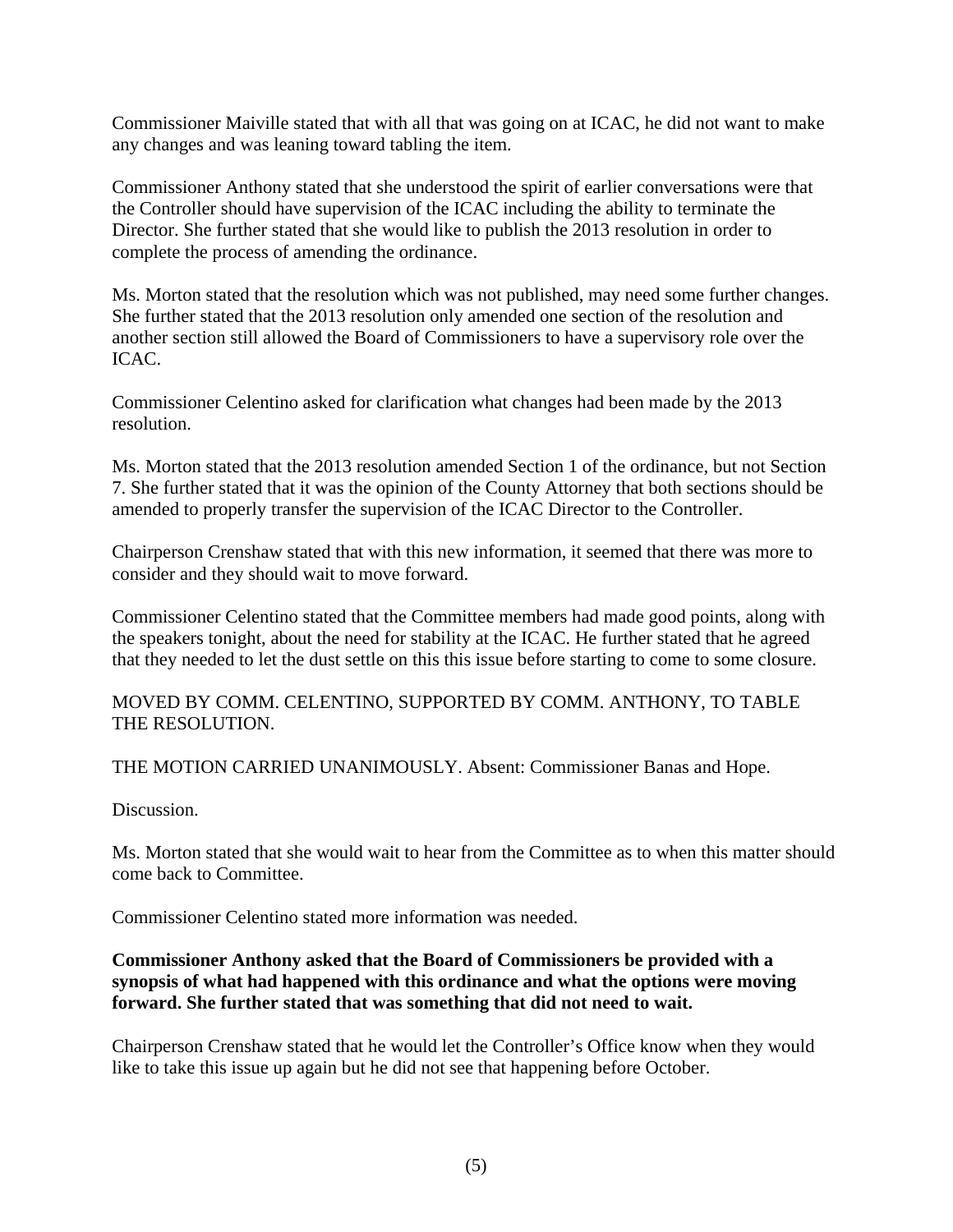1. District Court – Update on District Court Activity

Thomas Boyd, 55<sup>th</sup> District Court Judge, reviewed the packet of information he provided to the Committee.

Commissioner Anthony left the meeting at 6:23 p.m.

Judge Boyd stated that they had been examining the possibility of District Court Consolidation. He further stated that the 1963 Michigan Constitution led to the establishment of District Courts in 1968. He further stated that there were three classes of courts, but only six counties currently had the smallest level of city or  $3<sup>rd</sup>$  class District Courts.,

Judge Boyd stated that this this model was inefficient. He further stated that this potential consolidation would follow the model of the Kalamazoo District Court.

Judge Boyd stated that in order to consolidate the courts, the State Legislature would have to approve the plan and the Legislative Service Bureau had a working draft bill. He further stated that most of the savings would come as the courts shrunk through attrition.

Judge Boyd stated that the District Courts would initially keep all employees and just not fill vacancies as they came up. He further stated that they would keep labor contracts.

Judge Boyd stated that a consolidation could be done with two or three locations. He further stated that if the Court maintained three locations there would be a savings of about \$700,000 per year.

Judge Boyd stated that a savings of over \$1 million per year could be achieved if the Court was reduced to two locations. He further stated that it may also be possible to reduce the number of judges and sunset one judge.

Judge Boyd stated that there would be a transition period to ease the transition into two locations He further stated that they would be able to provide a better service to the citizens for a lower cost.

Chairperson Crenshaw stated that he and Commissioner Koenig had attended a meeting with some of the stakeholders yesterday to discuss the District Court consolidation.

Chairperson Crenshaw asked Judge Boyd if he would like to speak to that at all.

Judge Boyd stated that a former Lansing Mayor had approached him about this about seven years ago and it seemed to make a lot of sense to him. He further stated that at this point both the East Lansing and Lansing Mayors had both agreed to look at a consolidation.

Judge Boyd stated that there were various parts of the equation including things such as the lockups. He further stated that the more the District Courts worked together, the more economical consolidation became.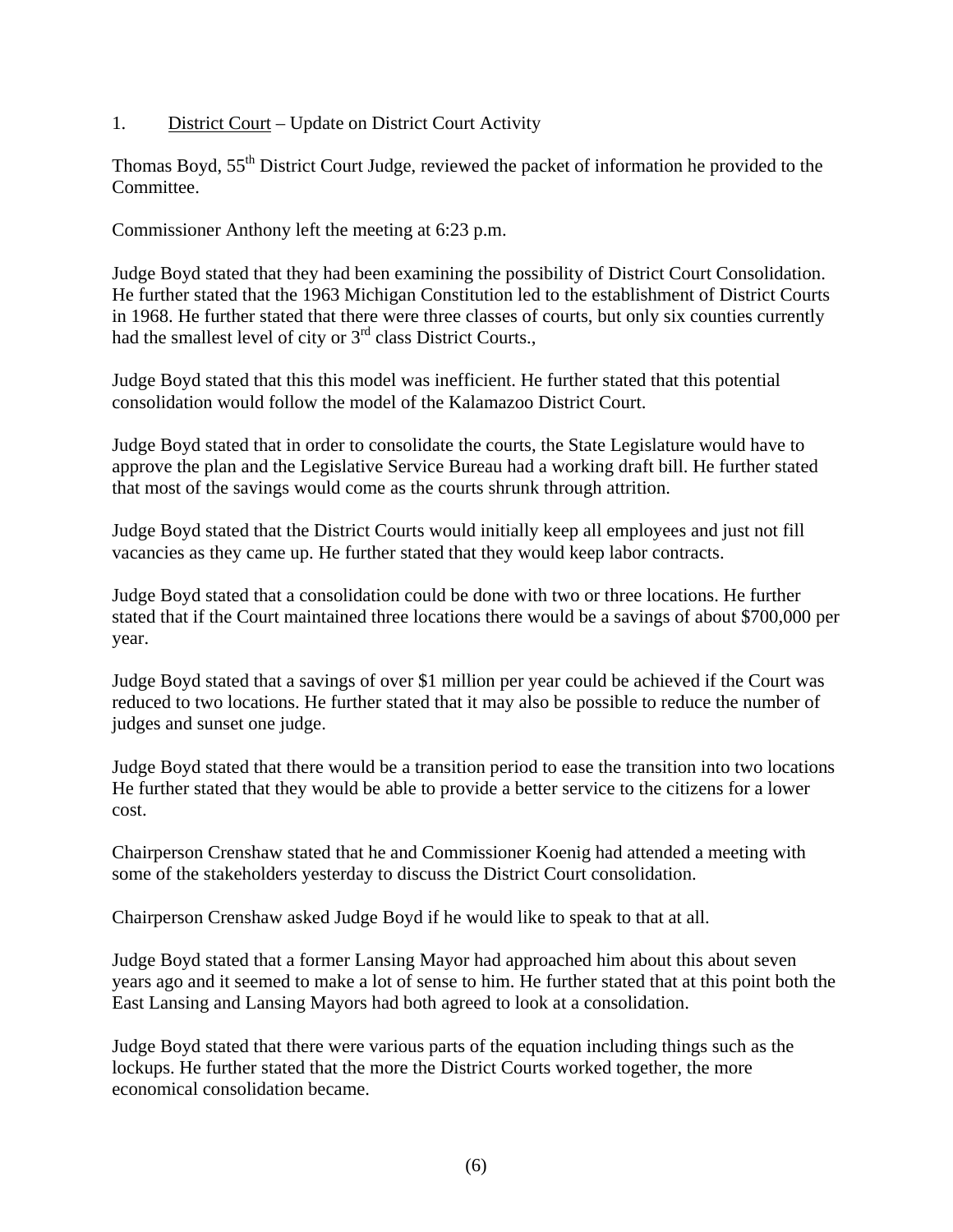Judge Boyd stated that consolidation made sense and seemed doable.

Commissioner Schafer stated that he had been on the Board of Commissioners for 34 years and had heard this was needed for that long. He further stated that it seemed that East Lansing wanted to keep fees and they did not want to approach consolidation because of that.

Commissioner Schafer asked what had changed to get the cooperation of East Lansing.

Judge Boyd stated that East Lansing's views had changed. He further stated that the parking revenue in City of Lansing was not run through the Court except in certain instances.

Judge Boyd stated that East Lansing could also avoid their parking revenue from being sent through the District Court. He further stated that the bulk of the revenue from the District Court for East Lansing was parking revenue.

Judge Boyd stated that without the parking revenue, it did not seem that East Lansing had a positive revenue balance. He further stated that there had been a change in times and even traffic tickets were down.

Judge Boyd stated that they had not needed to add a new member to the bench since 1980. He further stated that revenue was down and expenditures continued to rise.

Judge Boyd stated that he should not guess at why East Lansing wanted to pursue consolidation at this time, but he thought that those factors played a part.

Commissioner Schafer stated that he would like to see this happen before he died.

Commissioner Celentino asked about how it would be determined which model would be used.

Judge Boyd stated that it was up to the Legislative and Executive Branches to determine what model would be used. He further stated that avoiding a transitional period could make this a bit cheaper.

Judge Boyd stated that the consolidation would result in a seamless transition for the public. He stated that page 10 of his handout showed a map with a potential changes to the districts served.

Judge Boyd stated that Lansing Township would be served at the City of Lansing, and Meridian Township would be served at the City of East Lansing. He further stated that there would be no change in the jurisdiction of the judges at this time.

Commissioner Celentino asked the Chairperson Crenshaw and Commissioner Koenig what sense they had about how the meeting went.

Chairperson Crenshaw stated that he had a good feeling about it, and the finance departments for the jurisdictions were meeting soon to discuss this.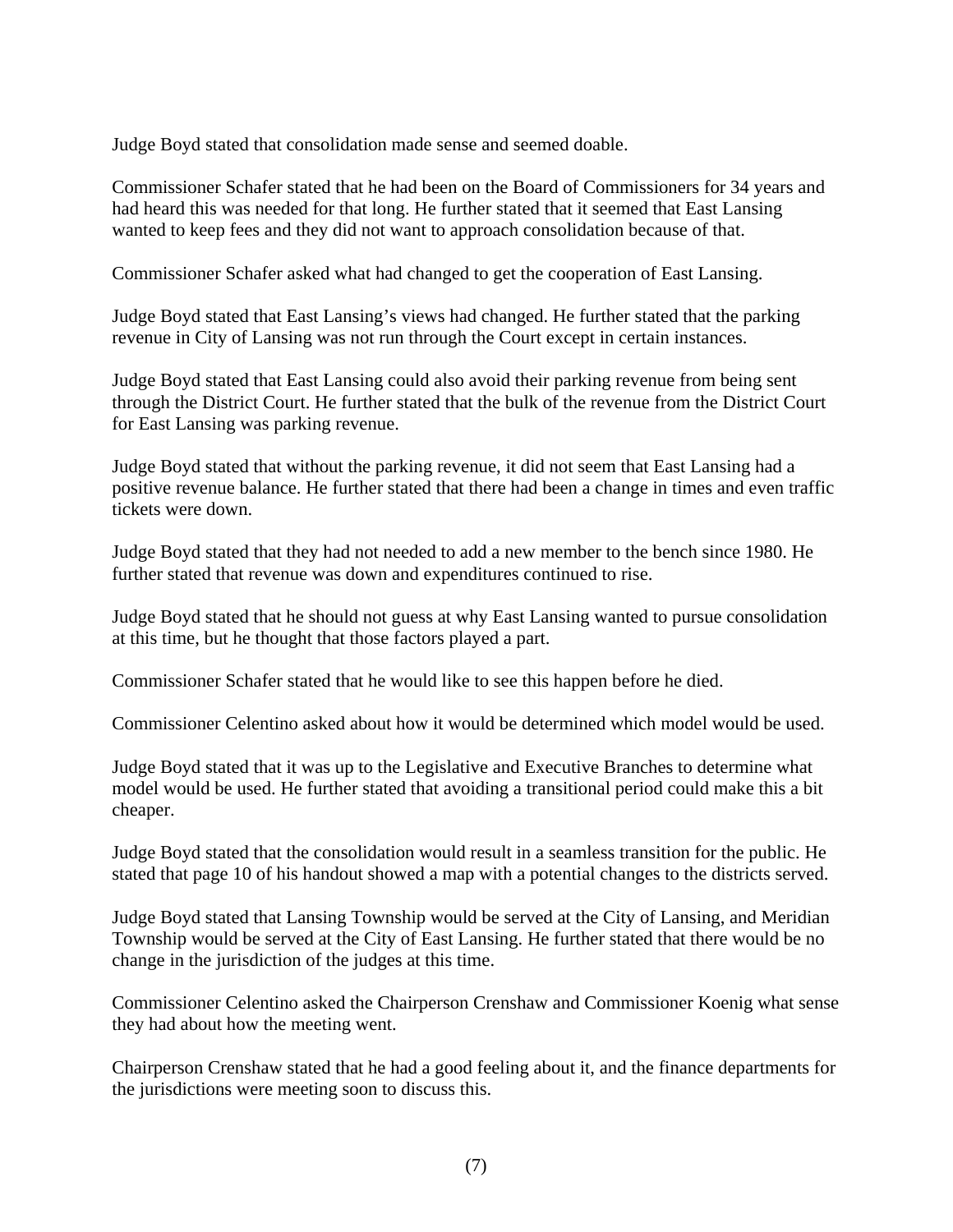Commissioner Koenig stated that there was revenue that could be accessed. She further stated that there were a lot of moving parts, but they could be separated into different pieces and did not all need to be addressed on the same timeline.

Commissioner Koenig stated that the consolidation could be moved forward without making any changes at all, and then changes like locations could happen later. She further stated that she felt they got bogged down by details when \$1 million could be saved per year.

Judge Boyd stated that the cities saved the most in the deal, but the County would still see some savings.

Commissioner Koenig stated that the cities could eliminate legacy cost. She further asked Judge Boyd about the court becoming revenue-neutral.

Judge Boyd stated that there was a Committee appointed by the Governor to look at the funding of the court system and he served as the chair. He further stated that they had been looking at how much courts cost across the state and if it was possible to become revenue neutral.

Judge Boyd stated that there was also a Supreme Court case dealing with the funding which had yet to be decided. He further stated that when looking at today, consolidation was what would work.

Chairperson Crenshaw stated that the draft legislation would have to become law before they could consolidate.

Judge Boyd stated that when the legislation became law, it would open the door to the proposition of consolidation and start a clock as to how soon it would have to happen. He further stated that State Representative Sam Singh would like to move this forward if the jurisdictions wanted to move on with this.

Commissioner Koenig stated that Representative Singh wanted some assurances that everyone was on board. She further stated that it seemed that East Lansing was ready to go.

Judge Boyd stated that the Lansing City Council had not had their briefing on this matter yet.

Commissioner Schafer asked what the next step was.

Chairperson Crenshaw stated that they would wait until the financial groups met to see what their outcome was. He further stated that the Committee could adopt a resolution of support in October.

Judge Boyd stated that made sense, but the only caveat was that Representative Singh wanted this to pass before the November Election.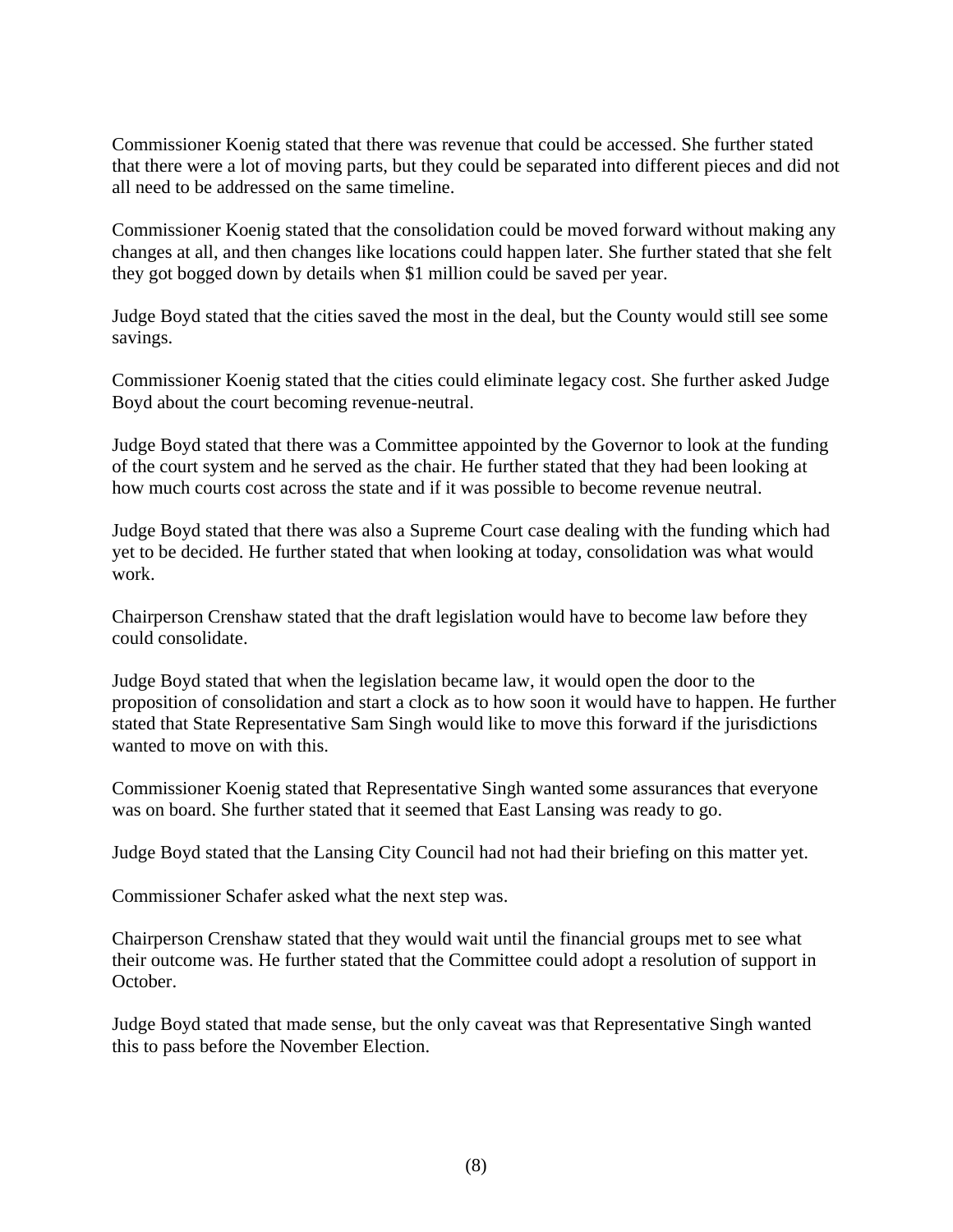Chairperson Crenshaw stated that the Committee could take this up at the meeting in September or the first meeting in October.

Commissioner Celentino stated that the next Committee meeting was September 13, 2018.

Discussion.

Judge Boyd stated the sooner the Board of Commissioners took up the issue, the better and the resolution just started a clock and did not mean that the County had to follow through if they found that the consolidation was not the right move.

Commissioner Celentino stated that the Committee should put forth a resolution announcing support for this idea.

Chairperson Crenshaw stated that tonight they could ask for a resolution to be ready for the next full Board of Commissioners meeting.

Discussion.

Ms. Morton asked if the Cities of Lansing and East Lansing also needed to do this.

Judge Boyd stated that this was resolution that was not legally required, but Representative Singh asked for something to show support for the possible consolidation.

Chairperson Crenshaw stated that the State House of Representatives was back in session September 5, 2018 and that would probably be a good time for Representative Singh to introduce the bill. He further stated that they could have this resolution in order to encourage the support of this plan.

MOVED BY COMM. CELENTINO, SUPPORTED BY COMM. SCHAFER, TO CREATE A RESOLUTION IN SUPPORT THE COURT CONSOLIDATION PLAN.

THE MOTION CARRIED. Absent: Commissioners Anthony, Banas, and Hope.

Judge Boyd stated that he was happy to speak to the other Committees or members of the Board of Commissioners and answer any questions.

5. 9-1-1 Dispatch Center c. 9-1-1 Center Update

Lance Langdon, 9-1-1 Dispatch Center Director, reviewed the information that he provided to the Committee.

Chairperson Crenshaw asked if they had a year-by-year breakdown of the training failures.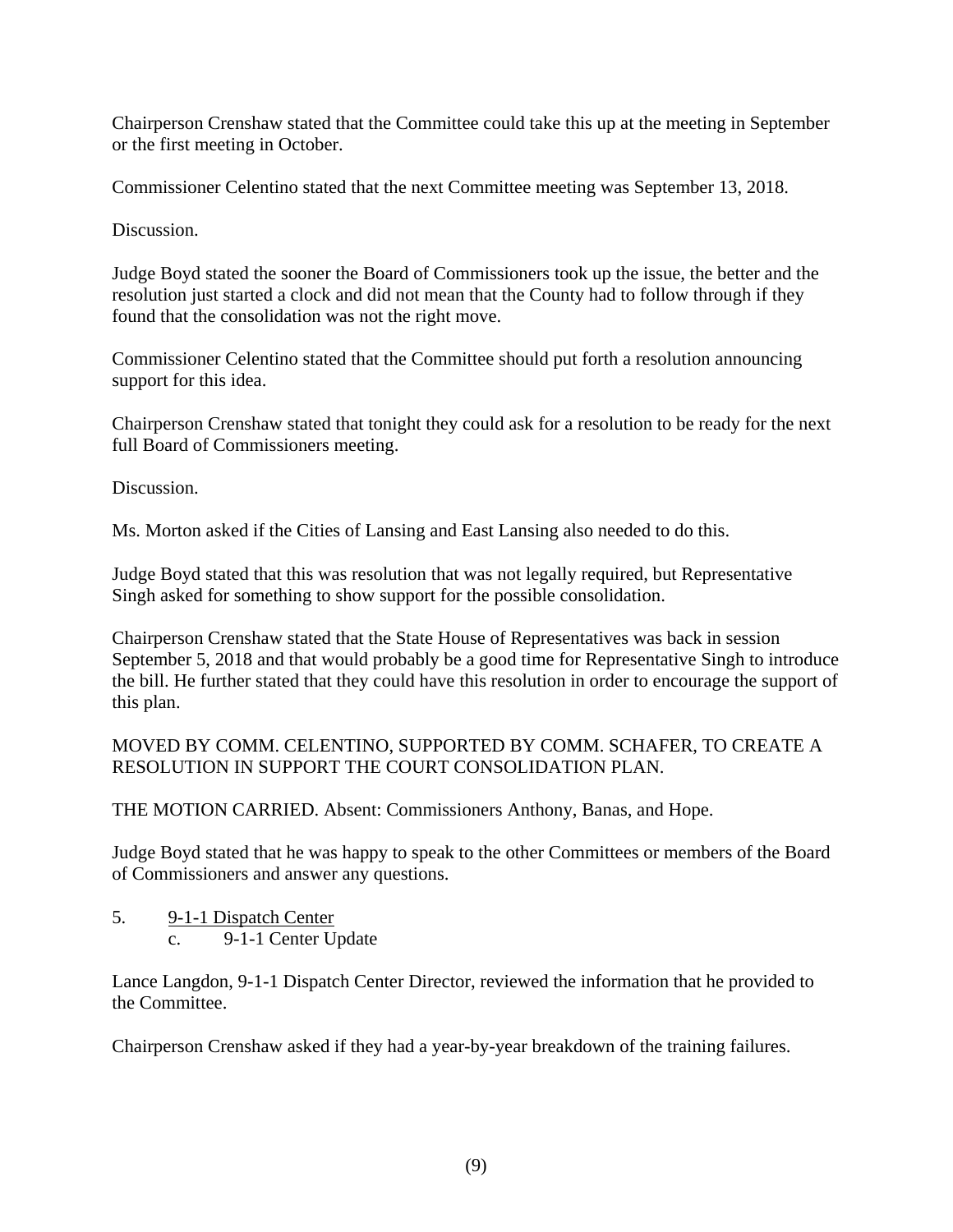Mr. Langdon stated that they did not have that breakdown. He further stated that they had been getting a bit better each year.

Commissioner Celentino asked about the email from Sherri Larner, Union President, and if he could respond to that.

Mr. Langdon stated that they were looking at this. He further stated that they had been training just call takers, but that caused a bit of a backlog.

Mr. Langdon stated that they were trying to get people in the door at the 9-1-1 Center and had a limited number of trainers. He further stated that they had two more people step up to become trainers.

Mr. Langdon stated that there was a balance that they were attempting to achieve.

Commissioner Celentino stated that he was happy to hear from Ms. Larner that morale had improved.

Ms. Morton stated that they had been having regular meetings with the Controller's group and this issue had been brought up in the past but had not been brought up recently. She further stated that they would be sure to bring that up and follow up on that concern.

Mr. Langdon continued to present the information provided.

Commissioner Schafer left the room at 7:04 p.m.

Commissioner Schafer returned to the room at 7:05 p.m.

Chairperson Crenshaw asked about the rewriting of the mission statement.

Mr. Langdon stated that they decided to make it less wordy and bring it down to common core values. He further stated that serving the public was the most important, then well-being for their staff, and then making sure they were getting the right resources out to those who needed them.

Mr. Langdon stated that they were using that to help explain why they were doing things, and reminders of it were on letterhead, signage in the center, so everyone understood and knew what they were about and where they were going.

Mr. Langdon continued to present the information provided.

Chairperson Crenshaw stated that he had been to some of the award ceremonies. He further stated that it evident that morale was increasing and they were great events.

Mr. Langdon continued to present the information provided.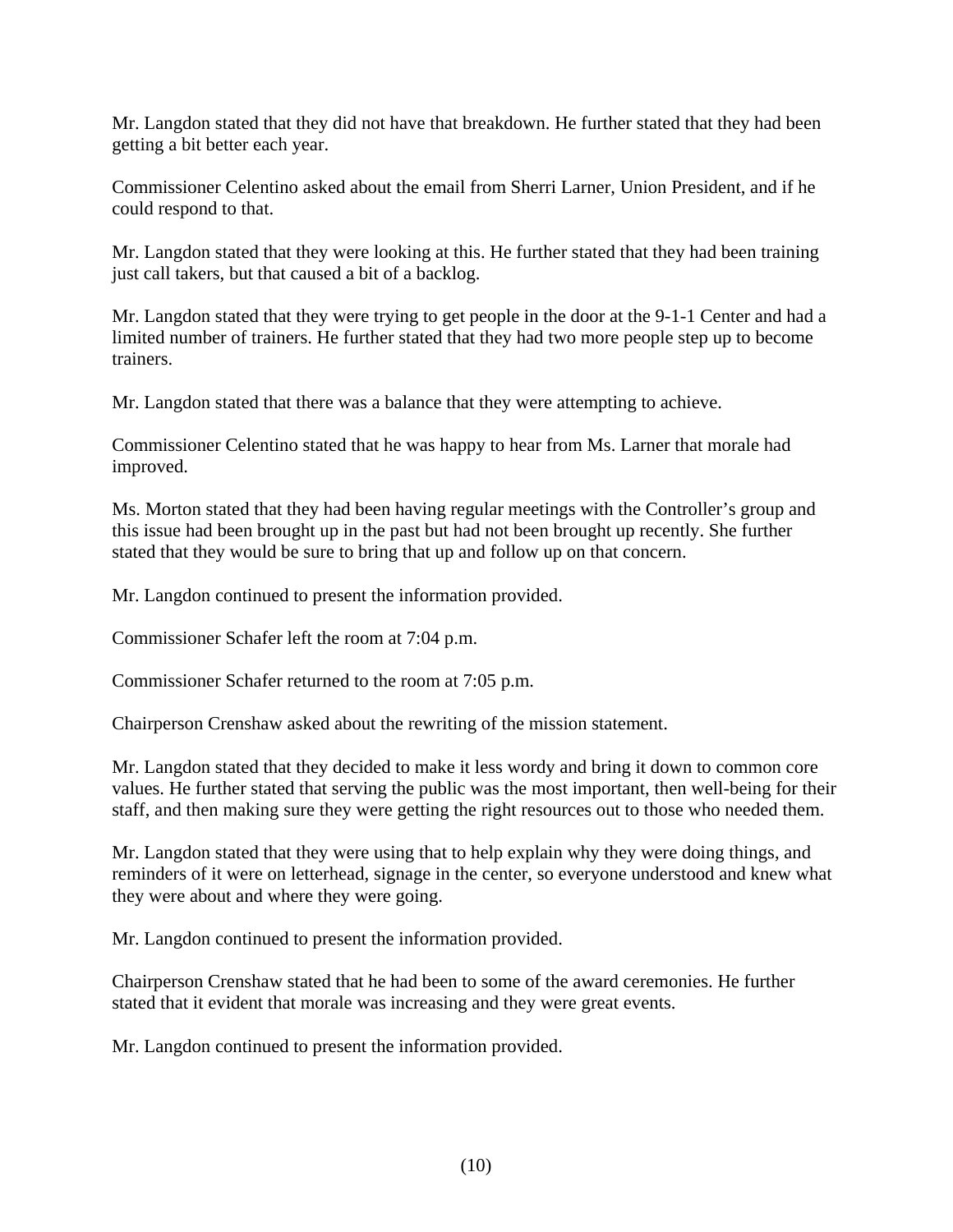Chairperson Crenshaw asked if there was anything in the audit findings that the Board of Commissioners should be aware of.

Mr. Langdon stated that they needed to improve their website, which was being addressed. He further stated that they had two training receipts that could not be found so that was corrected.

Mr. Langdon stated that they had a good report all around.

Commissioner Maiville asked when they would be able to accept 9-1-1 text messages.

Mr. Langdon stated that he was not sure when it would happen. He further stated that with all of the training currently happening they did not have time to train on that.

Mr. Langdon stated that everything was in place once they had time to train.

Commissioner Schafer left the room at 7:15 p.m.

- 6. Indigent Defense Collaborative Committee
	- b. Interview/Hiring Panel for Chief Public Defender Position (*Discussion*)

Chairperson Crenshaw stated that the County had applied for a grant from the Michigan Indigent Defense Commission (MIDC) were awarded the grant. He further stated that one of MIDC's recommendations was to create a Chief Public Defender position.

Chairperson Crenshaw stated that the posting was created and the resolution passed tonight was on the way to the County Services Committee for approval.

Ms. Morton stated Shauna Dunnings was also on the Collaborative Committee and was here tonight to speak about this. She further stated that the Collaborative Committee suggested that the Law & Courts Committee could provide direction that they would like to know how to proceed with developing a hiring panel for this positon.

Ms. Morton stated that it was the consensus of the Collaborative Committee that all of the groups on that committee should also be represented on the hiring panel.

Commissioner Schafer returned to the room at 7:18 p.m.

Chairperson Crenshaw stated that the Collaborative Committee was made up of representatives from the Board of Commissioners, 55<sup>th</sup> District Court, 30<sup>th</sup> Circuit Court, 54A District Court, 54B District Court, the Bar Association, and the MIDC representative. He further stated that the MIDC representative would not be on the panel but would be more of an advisory position.

Chairperson Crenshaw stated that they would like direction from the Committee as to if one person from each group should be on the hiring panel.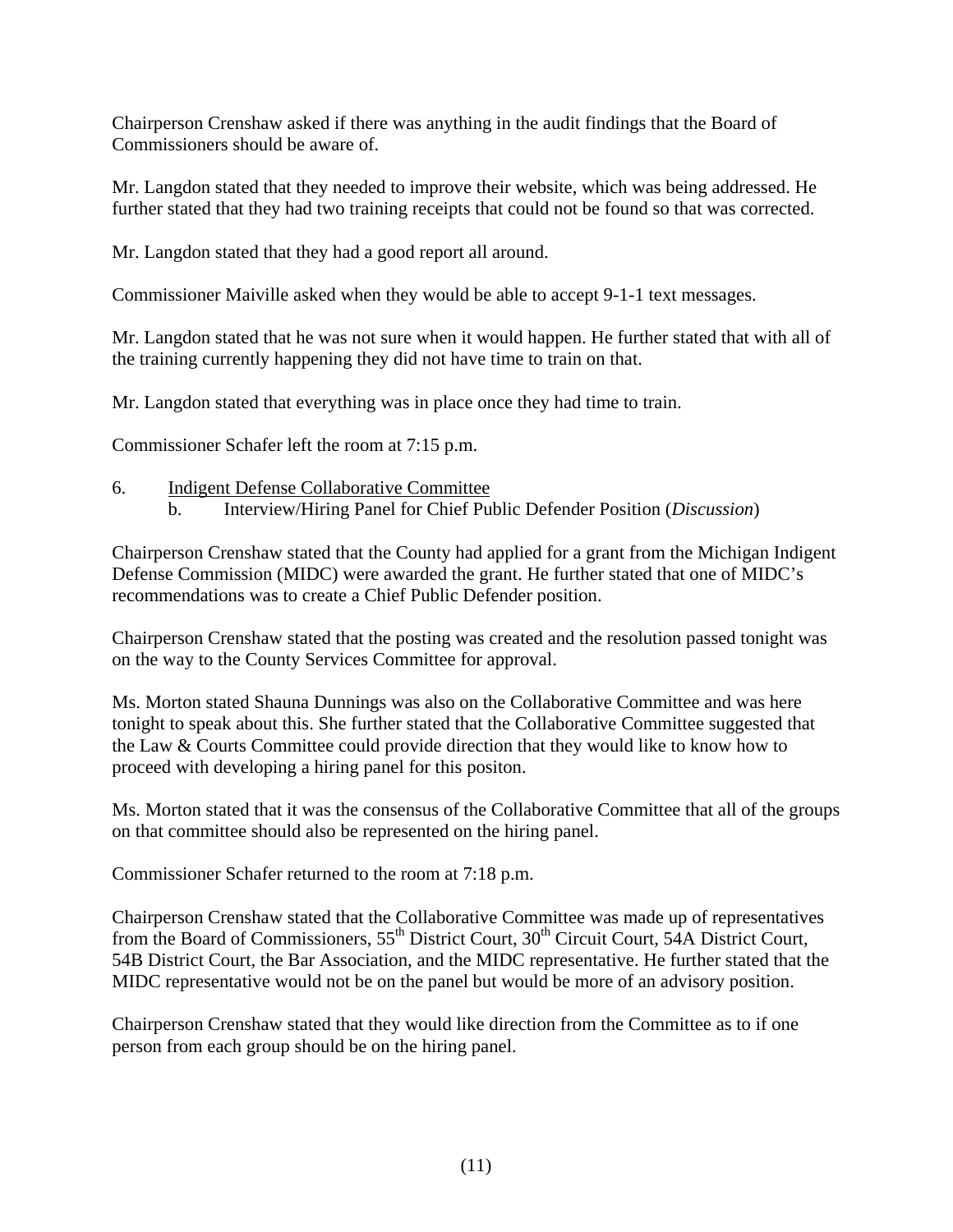Commissioner Celentino stated that if there was one person from each group, it would be a committee of seven. He further stated that he was not familiar with how this typically worked and asked if that would be too large.

Shauna Dunnings,  $30<sup>th</sup>$  Circuit Court Administrator, stated that she did not think that would be too large. She further stated that the judges had personal experience with the skills of the possible applicants.

Ms. Dunnings stated that she was at the Committee to ensure that at least the  $30<sup>th</sup>$  Circuit Court could be represented. She further stated that they had checked with the MIDC and the Michigan Judges Association to make sure that they were supporting the concept.

Ms. Dunning stated that it was appropriate for a Judge to be at the table but not to control the decision. She further stated that they had done some research on this because it was important for the judiciary to not have too much oversight into the process.

Ms. Dunning stated that since the judiciary was well-suited to know what to look for in a public defender and to know the potential applicant pool, they would certainly like to be represented.

Commissioner Celentino stated that he would be supportive in everyone being represented on the hiring panel. He asked about the timeline for this.

Chairperson Crenshaw stated that they would like to hire someone by the end of the year.

Ms. Morton stated that October 1, 2018 was the goal.

Commissioner Celentino stated that he had no problem with the hiring panel being large enough so that every group could be represented, plus Commissioners Hope, Koenig, and Crenshaw.

**Commissioner Crenshaw stated that staff could reach out to each group, as well as Commissioners Hope and Koenig, to get the names of whoever should sit on this committee so the hiring panel members could be appointed at the next Board of Commissioners meeting.** 

Discussion.

Chairperson Crenshaw asked to set a maximum number of members for the hiring panel committee. He further stated that perhaps a committee of 11 members would be best.

Ms. Morton stated that they can ask for one representative from each group and if groups want more she would communicate that there may be room for more than one as long as the committee did not exceed 11.

Chairperson Crenshaw stated that they could go up to 11, but did not want the hiring panel committee to be too large. He further stated that they needed the names of the members by Friday.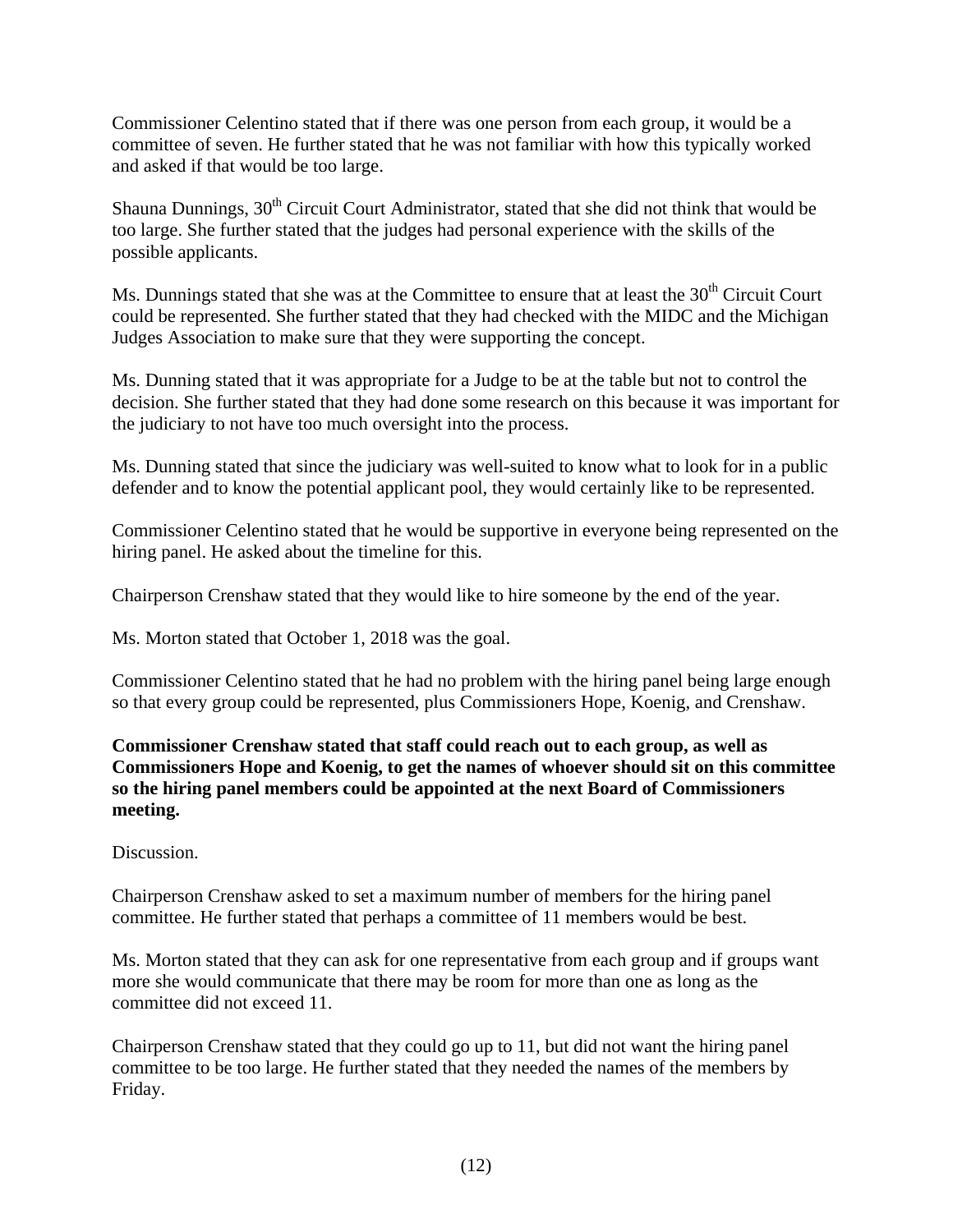Commissioner Maiville asked if the judges would be allowed to have a vote on the committee.

Ms. Dunnings stated that the panel could discuss what was best but they had checked with the MIDC and the Michigan Judges Association to make sure that the Circuit Court was not going to make any recommendations that was contrary to their intent. She further stated that further guidance from MIDC might be needed.

Ms. Dunnings stated that they would like a seat at the table even if they could not be voting members.

Chairperson Crenshaw stated that it may be similar to the Ingham County Animal Control (ICAC) Director hiring panel where there were some non-voting members of the public at the table.

Ms. Morton stated that a resolution would come to the Board of Commissioners because it was ultimately a Board of Commissioners appointment.

## **Announcements**

Commissioner Maiville asked if the Michigan Department of Agriculture and Rural Development had an update on the ICAC report.

Ms. Morton stated that the report was not done yet.

Commissioner Maiville asked if the materials to be sent to the Michigan Department of Licensing and Regulatory Affairs (LARA) had been forwarded on.

Ms. Morton stated that it had been done.

Chairperson Crenshaw stated that he was going to follow up with a letter to LARA as the Chairperson of the Law & Courts Committee.

Commissioner Celentino asked about Agenda Item 3a. He asked if this was to give an option if the veterinarian was removed from staff or there was another personnel change or was it to help with the caseload.

Chairperson Crenshaw stated that the initial thought was to help alleviate the caseload, but if there was an interim veterinarian needed, that may also help.

Ms. Morton stated that the language was flexible.

Chairperson Crenshaw stated that the Board of Veterinarian Medicine did not meet again until September but he would continue to follow up.